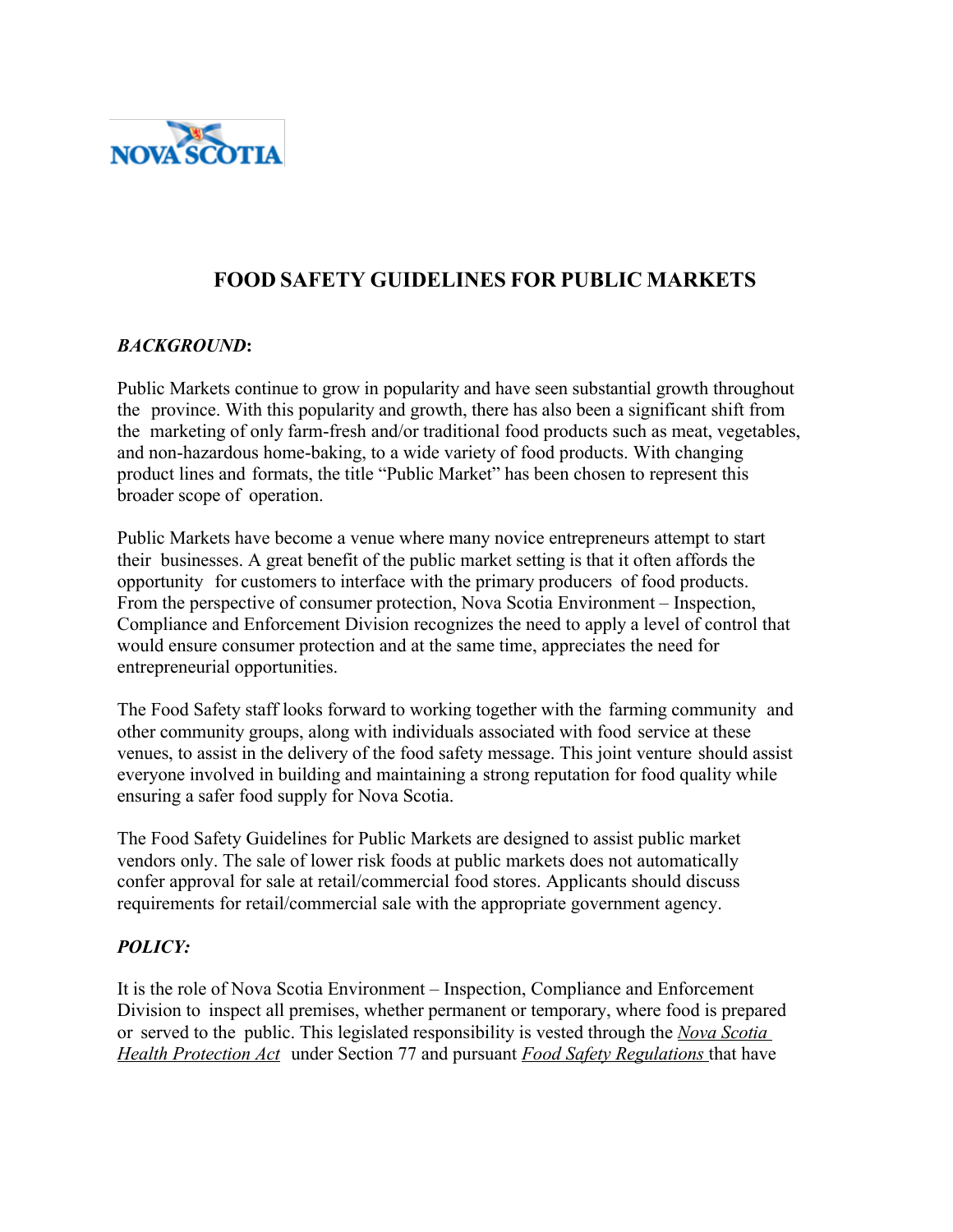been developed through Section 105 of this Act.

It is also the policy of the Inspection, Compliance and Enforcement Division to use the administrative processes and standards contained in this guideline to deem acceptability of vendors selling food products at Public Markets.

The Inspection, Compliance and Enforcement division shall issue Public Market Permits to organizers for a location/structure of a market that houses a minimum of 3 vendors. Vendors who meet the intent of this guideline and deemed to be acceptable are issued a single Public Market Vendor Permit. For vendors who choose to participate in more than one public market, an additional permit and fee will be required for every market. The Inspection, Compliance and Enforcement Division will take enforcement action toward vendors and organizers who consistently do not meet the guidelines.

### *DEFINITIONS:*

- **1. Administrator**: An inspector appointed as the Administrator by the Minister for the purposes of Part II (Food Safety) of the *Nova Scotia Health Protection Act*, and/or the individual appointed as the same within the *NS Meat Inspection Act.*
- **2. Approved Kitchen**: A kitchen that either holds a food establishment permit issued by Nova Scotia Environment **or** is inspected by a Public Health Officer and considered acceptable for preparation of food items to be sold at public markets.
- **3. Event Organizer:** The individual responsible for allowing vendors to set up in association with the market, thus responsible for excluding a vendor from the event.
- **4. Farm-gate:** Land owned, leased or used by a producer to raise animals for sale and includes an individual's residence.
- **5. Food:** means a raw or processed substance, ice, beverage, milk or milk product, used or intended to be used for human consumption and an ingredient that may be mixed with food for human consumption.
- **6. Food Establishment:** Any premises, including a mobile, stationary, temporary or permanent facility or location and the surroundings under control of the same person, in which food is processed, manufactured, prepared, labelled, served, sold, offered for sale or distributed free of charge, dispensed, displayed, stored or distributed, but does not include a dwelling except a dwelling used for commercial food production.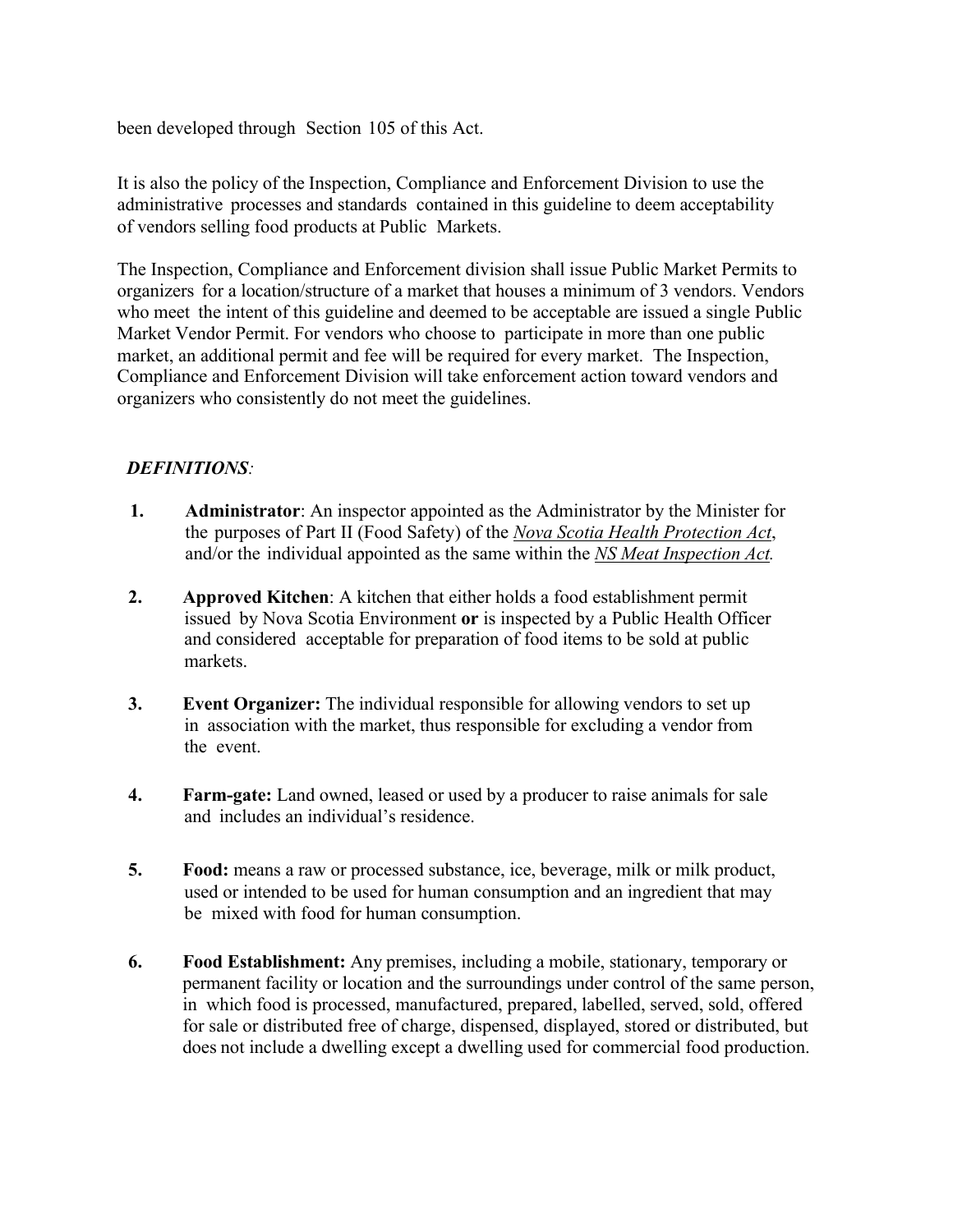- **7. Not for Profit:** A community organization or a recognized charity operated for the good of a community or community organization. It does not include an individual or group operating for personal gain.
- **8. Potentially Hazardous Food:** Any food that consists in whole or in part of milk or milk products, eggs, meat, poultry, fish, shellfish (edible mollusca and crustacea), or any other ingredients, in a form capable of supporting growth of infectious and/or toxigenic micro-organisms. (See Schedule A foods, page 6) This does not include foods which have a pH level of 4.6 or below and foods which have a water activity of 0.85 or less. (See Schedule B foods, page 7)
- **9. Prepare:** Contingent on table, page 12.
- **10. Public Market:** A venue where organized groups of 3 or more vendors gather on a regular basis in a common location to market food products for which they are directly responsible. The sale of food products at these venues is restricted to no more than two business days per week. This includes the operation of Farmers Markets and Flea Markets.
- **11. Public Market Permit:** A food establishment permit granted to the event or organizer specific to the location where a public market is operated. The organizer of the public market would require application and approval for this permit prior to the Public Health Officer issuing Public Market Vendor Permits for that market.
- **12. Public Market Vendors Permit:** A food establishment permit granted to a booth operator in accordance with the Food Safety Guidelines for Public Markets. This permit must be associated with a market or markets holding the Public Market Permit.
- **13. Restricted Food Establishment Permit:** A food establishment permit that restricts or allows specific activities or the sale of certain foods.
- **14. Vendor:** A person who occupies a stall or space in a market for the purpose of offering product for sale.
- **15. Utensils/ Dishware**: Any implement that comes in contact with food when preparing, dispensing, or servicing food. These include, but are not limited to forks, knives, spoons, bowls, cups, plates, serving dishes, tongs or lifters.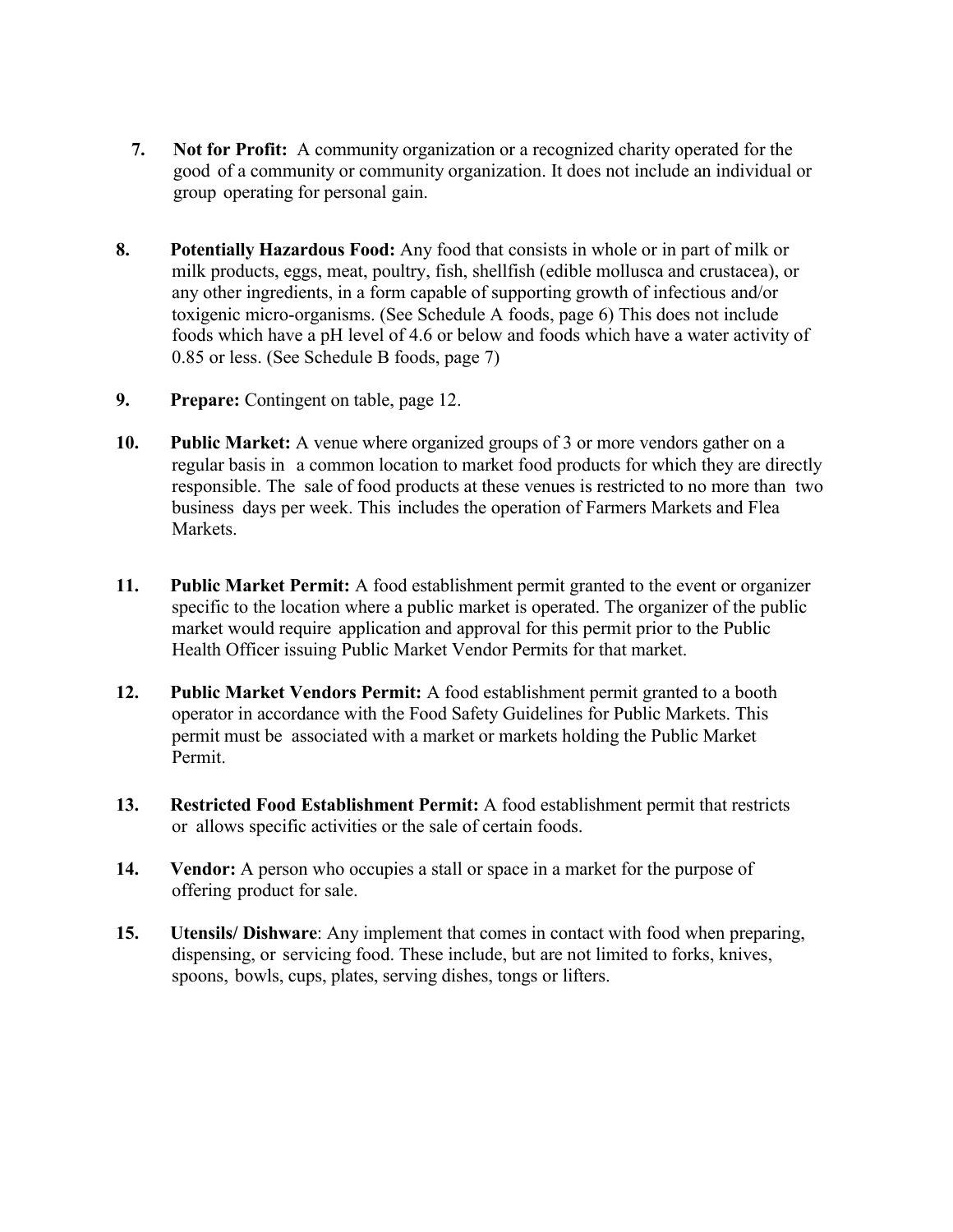### *ABOUT FOOD SAFETY STAFF:*

The Food Safety staff are represented by Public Health Officers and Primary Product Inspectors. The Public Health Officers are responsible for permitting and compliance monitoring of all food establishments as defined by the *NS Food Safety Regulations*. All Public Health Officers are Certified Public Health Inspectors through the Canadian Institute of Public Health Inspectors. The Primary Product Inspectors are primarily responsible for the meat inspection program and subsequent legislation governing the program. Primary Product Inspectors maintain the Certified Professional – Food Safety credential through the National Environmental Health Association (USA).

### *PROCEDURES:*

- 1. The public market organizer will be required to apply for and obtain a Public Market Permit for the public market location.
- 2. The organizer of a Public Market will provide a list of participating food vendors selling products under Schedule A and Schedule B. This list must be kept current and submitted to the Public Health Officer if there are changes to the vendors list.
- 3. A vendor selling Schedule A products must obtain a Public Market Vendors Permit which will allow the vendor to sell for a maximum of two days at any one market.
- 4. Vendors are not permitted to sell foods as described in Schedule C.
- 5. A mobile is exempt from the Food Safety Guidelines for Public Markets provided they are operating from their Nova Scotia Environment permitted unit.
- *6.* Vendors shall make application to Nova Scotia Environment and are subject to inspection and permitting fees as required. To prevent delays in application processing, it is advisable to submit the application a minimum of 14 days prior to the event.

### *STANDARDS:*

- 1. Operation of a Public Market shall be in accordance with the *NS Food Safety Regulations* and/or these Guidelines.
- 2. Proposed new market structures or renovations made to existing structures must be forwarded to the Public Health Officer for review, recommendation, and approval prior to the proposed changes being made.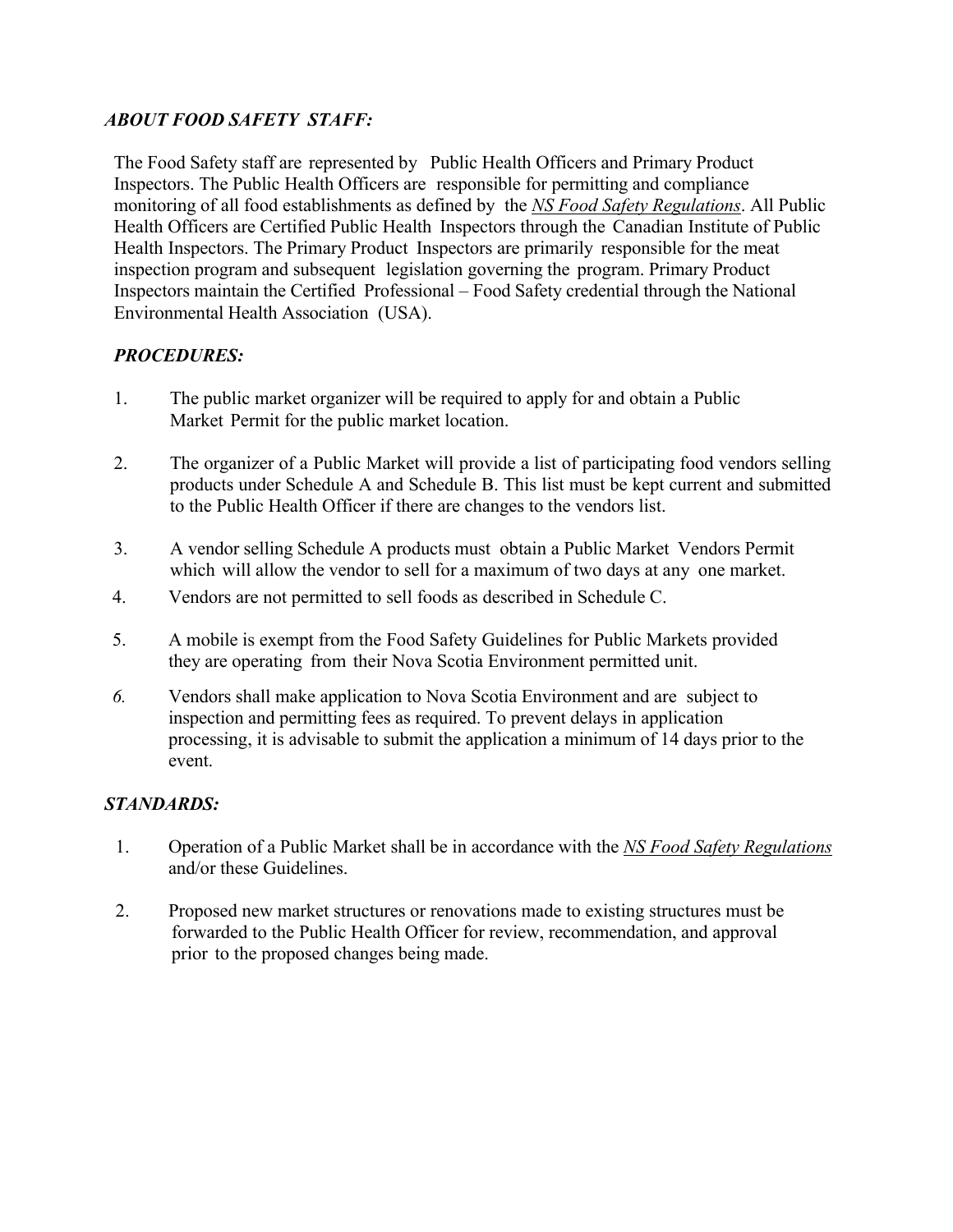- 3. All potentially hazardous foods (Schedule A) offered for sale in Public Markets must originate from an approved source. Home preparation of such foods is prohibited.
- 4. All vendors wishing to provide food samples of products under Schedule A must obtain a Public Market Vendors Permit from the Public Health Officer. At all times, food safety measures must be considered. This would include the use of adequate hot or cold holding measures, use of single use utensils or need for additional cleaned and sanitized utensils, use of disposable gloves, and other requirements outlined in these guidelines.
- 5. Vendors wishing to provide fruit or vegetable samples on-site do not require a permit. They must follow the **Appendix – Fruit and Vegetable Food Safety**, page 16. If the vendor wishes to have periodic samples available and prepare those samples on-site, the following conditions must be met:
	- a. Fruits or vegetables used in sampling must be pre-washed using an approved source of potable water.
	- b. A gravity-fed hand washing station, as described on page 12 of the guidelines, must be present during the preparation of the samples.
	- c. The knife used to cut the samples must be exchanged every two hours and replaced with a clean and sanitized knife.

The Public Health Officer may discontinue the allowance of preparing fruit and/or vegetable samples on-site, depending on the frequency, the number of products sampled, or the existing sanitary conditions.

- 6. All vendors wishing to provide fruit/vegetable based condiments must follow the requirements outlined in **Appendix – Fruit and Vegetable Food Safety**, page 16.
- 7. All vendors must comply with labelling of all food products in accordance with the Canadian Food Inspection Agency document, *Food Labelling for Consumers*. (Basic food labelling requirements include:
	- Common Name
	- Net Quantity Declaration
	- Producer Name and Address
	- List of Ingredients
	- Durable Life Date (Best Before)

As stated in the *Food Labelling for Consumers*, in certain circumstances the vendor can have the above information posted at the vendor's booth.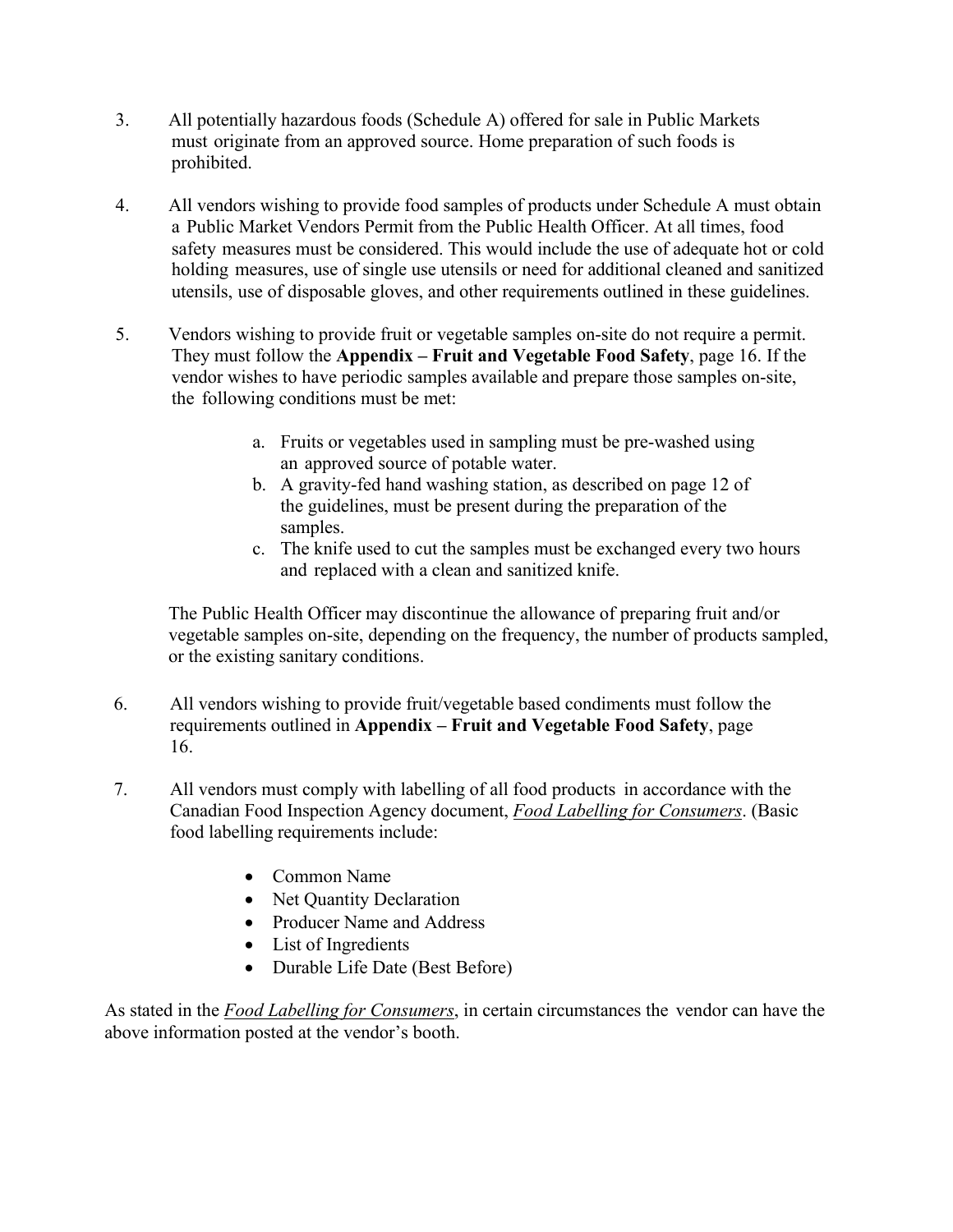- 8. All meat vendors must ensure meat products are labeled indicating the plant number(s) where meats have been slaughtered and processed. Pre-packaged meats must have labels on package. Products packaged on site must have the label on the bulk package. Meat vendors must also retain records, invoices and receipts to allow for tracking of meat products.
- 9. Nova Scotia Department Environment and the Nova Scotia Department of Health and Wellness advise children, elderly, and those who are immune-compromised, not to consume unpasteurized juice. Such product must be labelled "Unpasteurized" and must be refrigerated at 4C (40F), or frozen. See Schedule A in these guidelines for more requirements if selling such products.
- 10. The foods listed in this Guideline apply to Public Markets only. The sale of these foods outside a market setting may be subject to other federal, provincial or municipal restrictions.

# *SCHEDULE 'A' FOOD PRODUCTS:*

These foods are classed as potentially hazardous foods. Storage of such food must be at a temperature of colder than 4C (40F) or hotter than 60C (140F). The vendor must demonstrate to the satisfaction of a Public Health Officer that sufficient controls are in place to ensure a safe product. This includes equipment and processes at the approved source of origin, while transporting the food product, during display at the market and storage of the food product. Foods prepared at the approved location must be stored at an approved location until the food is vended at the market(s). Unsold Schedule A products must be held at an approved location in order to be re-sold at a public market. Inspected meat products are exempted from this requirement.

The duration or time at which potentially hazardous foods are at temperatures between 4C (40F) and 60C (140F) *cannot be used* as the only control of microbial growth for potentially hazardous food. Equipment approved by the Public Health Officer to keep potentially hazardous foods at temperatures colder than 4C (40F) or hotter than 60C (140F) is required. Potentially hazardous foods cannot be kept at room temperature. A suitable thermometer that is capable of measuring temperatures between 0C and 100C is required for potentially hazardous foods (i.e. digital probe thermometer)

A vendor proposing to sell unpasteurized juice or cider must have the process evaluated by a private consultant. Documentation indicating the product safety is to be submitted to the Public Health Officer with the Public Market application. Information for producers of unpasteurized juices can be found in the CFIA documents, *Code of Practice for the Production and Distribution of Unpasteurized Apple and Other Fruit Juice/Cider in Canada*, and the *CFIA Code of Practice - General Principles of Food Hygiene, Composition, and Labelling*.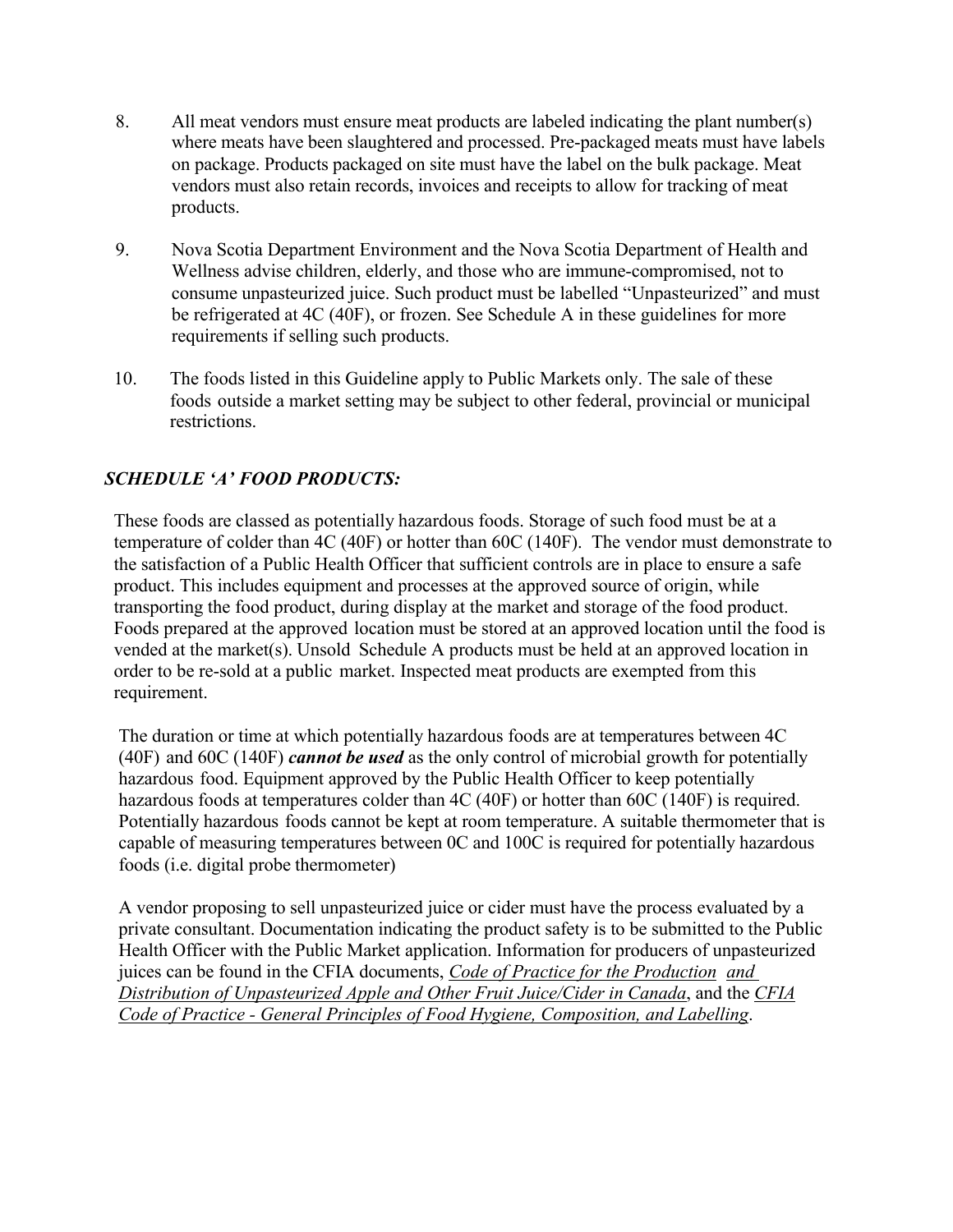Juices and ciders from these sources, which are offered for sale and are not pasteurized must be labelled "unpasteurized", properly stored, and refrigerated at 4C (40F), or frozen. Ciders/ juices which are pasteurized to the CFIA standard of a 5-log reduction of *E. coli* O157:H7, but are not commercially sterile, also require refrigeration at 4C (40F) or colder, or be kept frozen.

Foods not listed but classed as potentially hazardous may also be offered for sale upon the approval of a Public Health Officer.

### **Examples of Schedule A foods:**

- Raw Meat and meat products
- Raw fish and shellfish
- Poultry, poultry products
- Eggs (See  $\# 8$  under Quick Reference Guide chart)
	- o Uninspected ("farm fresh") eggs must only be sold to the final consumer
- Fruit and vegetable juices processed on-site
- Unpasteurized juices, ciders
- Milk and dairy products
- Cut fruits and vegetables
- Fruits and vegetables to be marketed as washed for ready-to-eat purposes
- Potentially hazardous dessert products, i.e., cream pastries, meringue topped pies, cheesecakes
- Any other food that is capable of supporting bacterial growth

## *SCHEDULE 'B' FOOD PRODUCTS:*

 **The sale of Schedule B foods at public markets does not automatically confer approval for sale at retail/commercial food stores.** Applicants should discuss requirements for retail/commercial sale with the appropriate government agency.

 These food products are not considered potentially hazardous food and will be considered acceptable products for sale in a public market.

NOTE: Raw fruit and vegetables (whole, cut necessary for harvesting purposes only) are exempt from Schedule B requirements.

Foods not listed but determined **not** to be potentially hazardous food by a Public Health Officer may be offered for sale in a Public Market.

### **Examples of Schedule B Foods:**

• Jams and jellies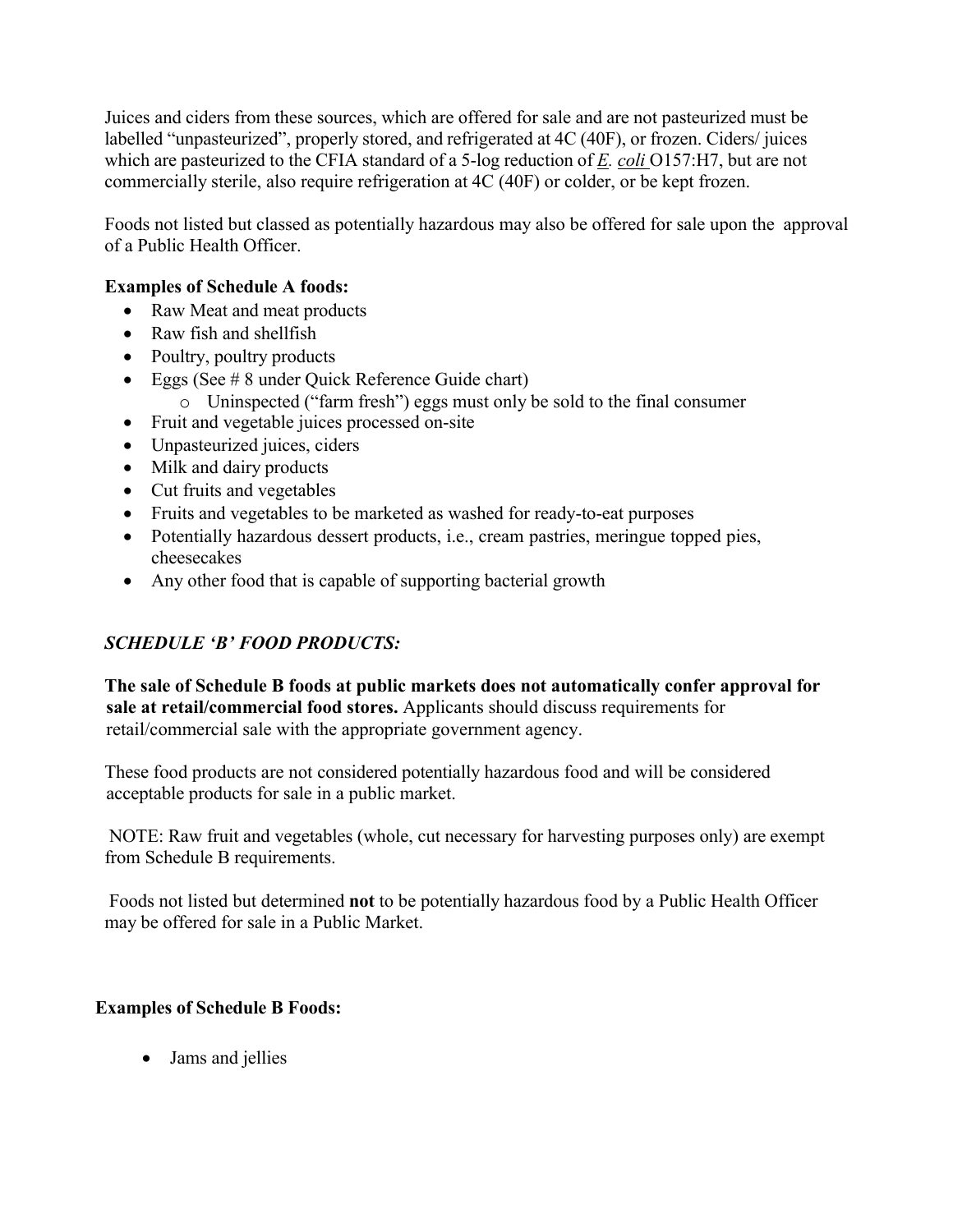- Live lobster
- Baked goods and pastries (excluding cream pastries and meat filled pies)
- Hard candy and fudge
- Home preserved pickles, relish, vegetables with a pH less than 4.6 (bottled and sealed in acceptable preserve jars), or a water activity of less than 0.85. Schedule B food products that are bottled must be tested for pH levels or water activity t o ensure shelf stability, and must include documentation.
- Pasteurized Fruit Juices
- Maple Products
- Honey
- Chocolate
- Reconstituted powdered drinks (water used must be from a commercially bottled source, an approved municipal water supply, or a potable water supply registered by Nova Scotia Environment)
- Coffee and tea (milk/cream to be kept at temperatures of 4C (40F) or colder, and water used must be from a commercially bottled source, an approved municipal water supply, or a potable water supply registered by Nova Scotia Environment)

### *SCHEDULE 'C' FOOD PRODUCTS:*

These foods present the highest risk to public health when conditions are compromised or may contravene existing legislation. **These products will not be permitted** to be offered for sale to the public in a Public Market.

### **Examples of Schedule C Foods:**

- Raw Milk
- Low acid canned/bottled food (not commercially produced) such as tomatoes, salsa, mushrooms, beans, and carrots (a pH of equal to or greater than 4.6) without product testing verification
- Home bottled meat, canned fish, smoked fish, shellfish and seafood products which are not produced in a licensed facility
- Uninspected meat or poultry; or meat and poultry products as defined in the *Meat Inspection Act Sale of Wildlife* as defined in the *Wildlife Act*
- Potentially hazardous food which has been stored at temperatures between 4C and 60C or prepared under unsanitary conditions
- Other such foods deemed to be unacceptable by the Public Health Officer.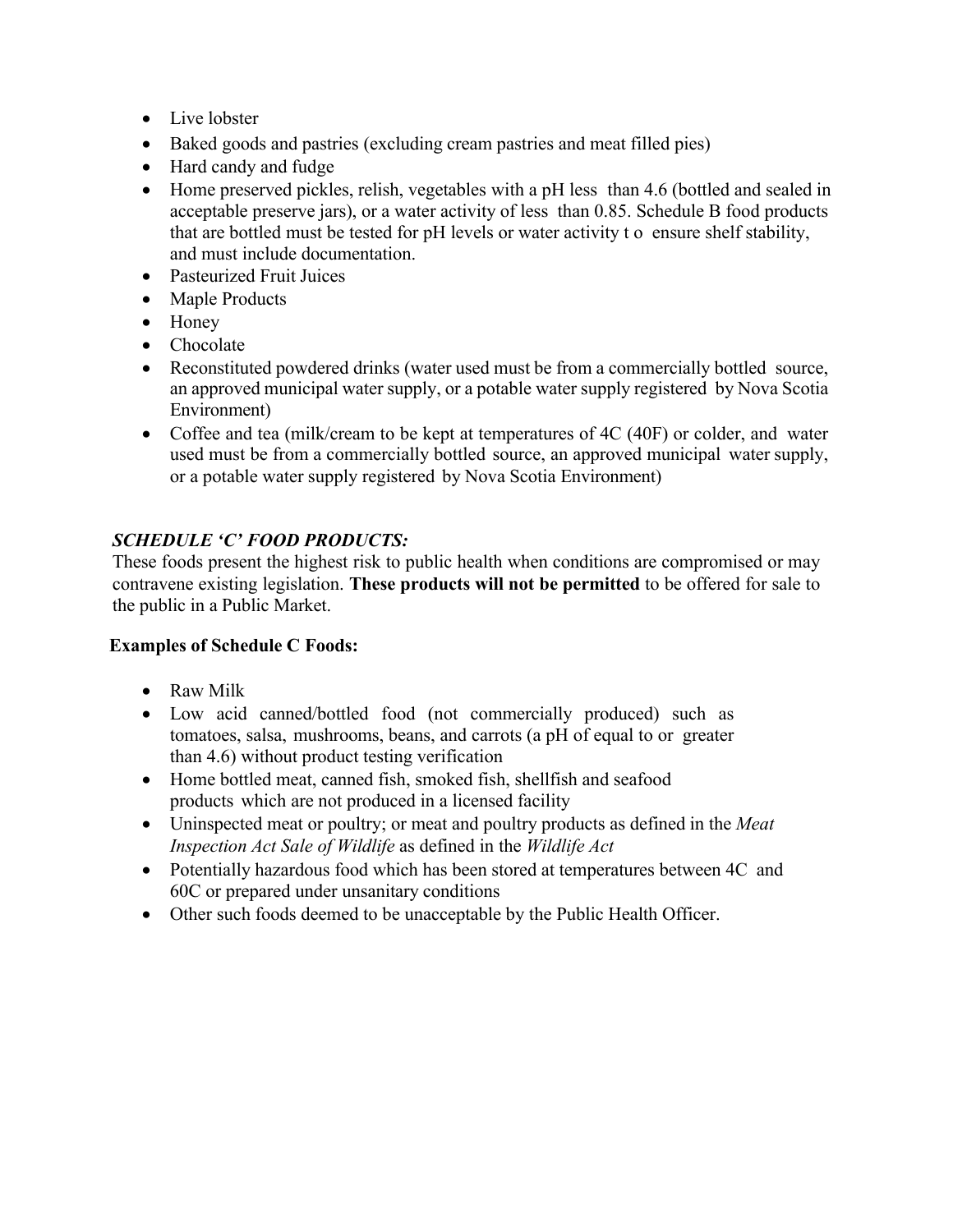# QUICK REFERENCE GUIDE

### Products and the Conditions for

Sale

| <b>Product</b>             | <b>Fresh or</b><br>Unrefrigerat | Refrigerated | <b>Frozen</b> | <b>See</b><br>below |  |
|----------------------------|---------------------------------|--------------|---------------|---------------------|--|
| Fruit                      | Yes                             | Yes          | Yes           | 5                   |  |
| Vegetables                 | Yes                             | Yes          | Yes           | $\overline{2}$      |  |
| Meat                       | No                              | Yes          | Yes           | 1, 2, 6, 10         |  |
| Fish                       | No                              | Yes          | Yes           | 1, 2, 6             |  |
| Poultry                    | No                              | Yes          | Yes           | 1, 2, 6             |  |
| Dairy Products             | No                              | Yes          | Yes           | 1, 7                |  |
| <b>Baked Goods</b>         | Yes                             | Yes          | Yes           | 3, 6                |  |
| Eggs                       | No                              | Yes          | n/a           | 8,9                 |  |
| Cold Frozen Drinks         | Yes                             | Yes          | Yes           | 1, 4                |  |
| <b>PROCESSED FOODS</b>     |                                 |              |               |                     |  |
| Cabbage Rolls,             | No                              | Yes          | Yes           | 1,6                 |  |
| Samosas, (with or<br>Pizza | No                              | Yes          | Yes           | 1,6                 |  |
| Cured Ham or Bacon         | No                              | Yes          | Yes           | 1,6                 |  |
| Pickled eggs               | Yes                             | Yes          | n/a           | 6, 9                |  |
| Jams and Jellies           | Yes                             | Yes          | n/a           | 6                   |  |
| Pickled Vegetables         | Yes                             | Yes          | n/a           | 6                   |  |
| Relish                     | Yes                             | Yes          | n/a           | 6                   |  |
| Candies                    | Yes                             | n/a          | n/a           | 6                   |  |
| Fudge                      | Yes                             | n/a          | n/a           | 6                   |  |
| Chocolate                  | Yes                             | n/a          | n/a           | 6                   |  |

1. Must comply with provincial and federal regulations and be considered from an approved source.

- 2. No low-acid home preserved or bottled vegetables or meat permitted, including those products that are pressure bottled.
- 3. No unrefrigerated cream filled or custard filled pastries, or pies with meringue.
- 4. Water must be from an approved source.
- 5. Cut melons must be wrapped and refrigerated.
- 6. Product requires adequate protection from consumer handling.
- 7. Only commercially pasteurized milk or milk products may be sold.
- 8. Only clean eggs stored at 4C (40F) are permitted for sale. Cracked eggs are prohibited.
- 9. Uninspected (i.e., 'farm fresh' eggs) can only be sold to the final consumer.
- 10. All meat vendors must ensure meat products are labeled indicating the plant number(s) where meats have been slaughtered and processed. Meat vendors must also retain records, invoices and receipts to allow for tracking of meat products.

### *FOOD HANDLING*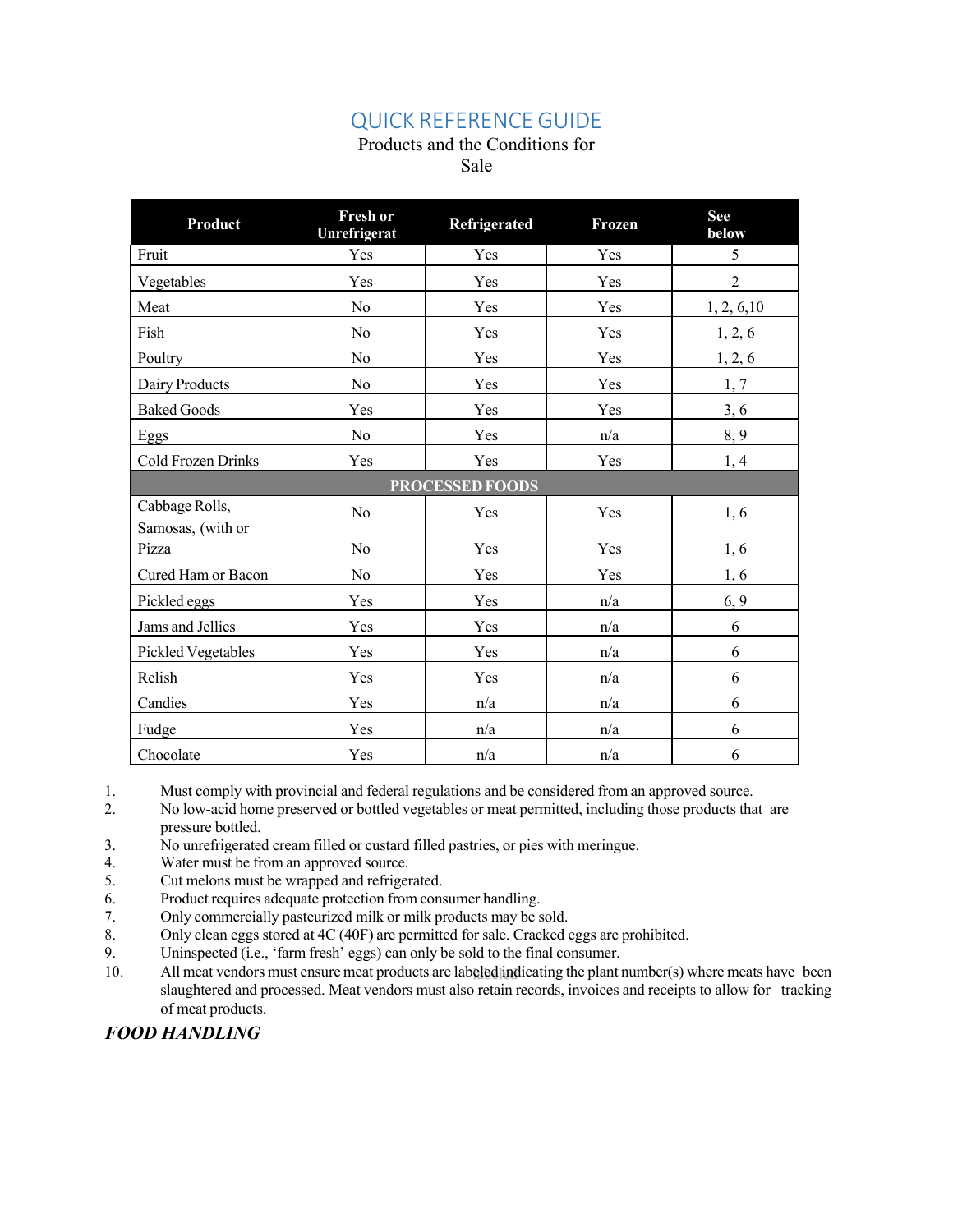A person who has completed training in food safety acceptable to the Public Health Officer must be on site at all times during the operation of a food service booth selling Schedule A products at a public market and when these foods are being prepared off-site.

Food hygiene training per Section 28 of the NS Food Safety Regulations is required if serving foods from Schedule A. Food handler courses will not be mandatory for commercially prepackaged Schedule A foods, including inspected pre-wrapped meat/ fish, or eggs.

Food safety training is recommended for public market vendors serving food from Schedule B.

Every person who works within the booth, preparing or serving food shall:

- 1. Be clean and wear clean outer garments used for no other purpose (aprons are suitable).
- 2. Confine hair in such a manner that it will not contaminate food (hair net, cap, etc.).
- 3. Not smoke while preparing or serving food.
- 4. Wash hands before handling foods and at frequent intervals.
- 5. Wash hands after using the washroom.
- 6. Not handle food or help with its preparation or serving if they have boils, infected wounds, respiratory diseases.

The potential for contamination of foods is increased at public markets while facilities to control contamination may be limited. If equipment requirements cannot be met at the market, preparation of Schedule A foods must take place at a facility approved by the Public Health Officer, using safe, acceptable food handling practices.

After receiving the application form, a Public Health Officer will contact the vendor about the submission and discuss the food handling issues specific to your proposed foodservice.

The mixing, cutting, chopping of foods, or making sandwiches on-site is restricted based on equipment availability at the market. See page 12, Preparation Table for details.

# *RESTRICTIONS ON COOKING RAW MEATS/ POULTRY/ EGGS AT PUBLIC MARKETS*

The Department limits the type of foods served based on the principles of food safety. The Public Health Officer will advise you on what foods are or are not permitted.

### *Commercially pre-cooked products are required except where processes, food handling, and equipment use is approved by the Public Health Officer. Refer to page 12, Preparation Table.*

Volumes and types of foods served will be dictated by the facilities available.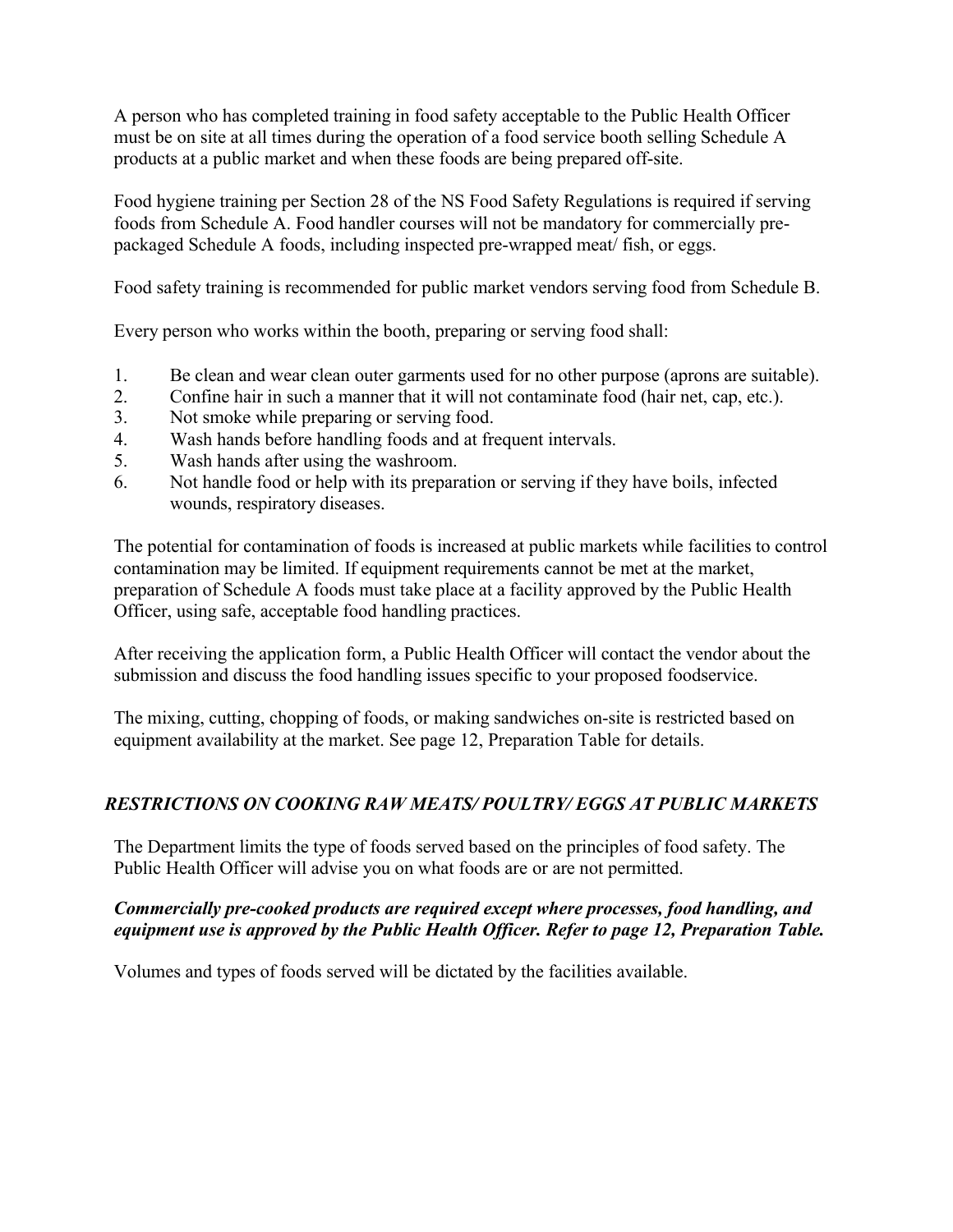If raw meats/poultry/eggs are approved for use by the Public Health Officer, food service workers must observe the following precautions:

- 1. Meat patties must be pre-formed off site at an approved facility, and transported to the site under adequate refrigeration. They cannot be formed on site from bulk meat.
- 2. These foods must be kept properly refrigerated until placing on the grill.
- 3. Raw foods must be kept separated from cooked foods at all times. It is recommended that at least two people be involved, one to handle the raw food (e.g., putting on the grill) and the second to handle the cooked food, placing it in a roll, and serving to the customer.
- 4. Care must be taken to ensure all meats are thoroughly cooked. Minimum cooking temperatures for these foods can be obtained from the Public Health Officer. A metallic stemmed probe thermometer is required to be on-site and used to verify that adequate minimum cooking temperature are reached.
- 5. Documentation of temperature verification checks may be required by the Public Health Officer. This written information should be available at the vending booth for viewing during the food safety inspection.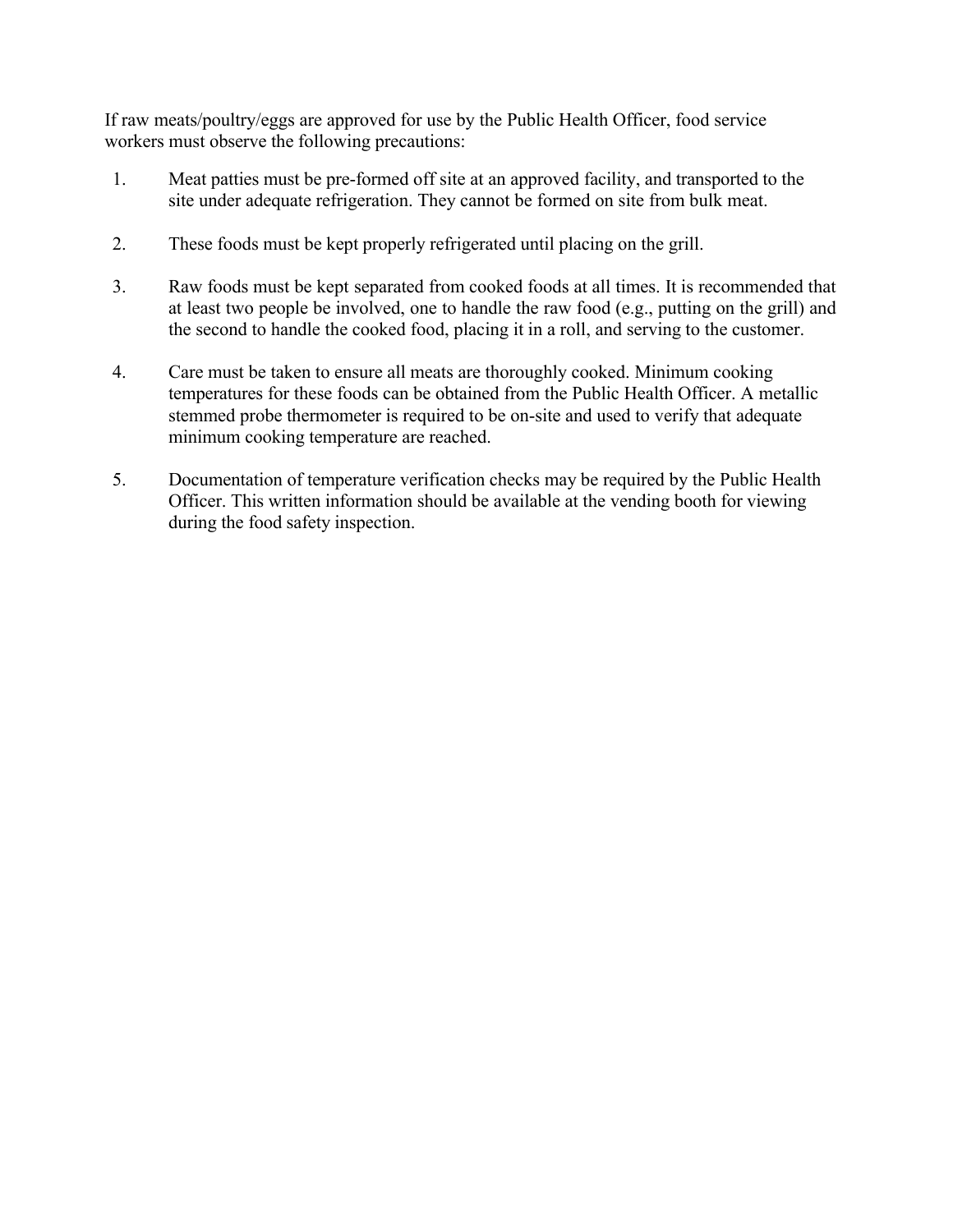# *PREPARATION*

This table serves a purpose as a general guide and some situations may require discussion with the Public Health Officer prior to submission of the Public Market Vendor's Permit application.

| Levels of Preparation                                                                                                                      | <b>Equipment Availability</b>                                                                                                                                                                                                                                                                                                                                                                                                        |  |  |
|--------------------------------------------------------------------------------------------------------------------------------------------|--------------------------------------------------------------------------------------------------------------------------------------------------------------------------------------------------------------------------------------------------------------------------------------------------------------------------------------------------------------------------------------------------------------------------------------|--|--|
| Level 1: No preparation on-site (heat/<br>cook to serve, hot holding, cold holding<br>only); all preparation at an approved<br>facility    | Gravity fed hand washing station only at<br>booth; no plumbing on-site<br>Gravity fed hand washing station at<br>booth; communal plumbing for<br>dishwashing on-site (hot and cold water)                                                                                                                                                                                                                                            |  |  |
| Level 2: Minimal preparation on-site; in<br>$\bullet$<br>addition to first level, includes mixing,<br>cooking                              | Hot/cold water (pressurized) hand<br>washing station in immediate vicinity of<br>booth; communal dishwashing sinks on-<br>site of adequate size for pot-ware OR in-<br>booth dishwashing sink(s) of appropriate<br>number and size to accommodate vendor<br>operation to be reviewed/approved by<br>Public Health Officer; cooking<br>equipment and appropriate surface for<br>food contact (materials and adequate<br>surface area) |  |  |
| Level 3: Full preparation, in addition to<br>first and second level, includes cutting/<br>chopping, using re-usable dishware for<br>public | Dedicated hot/ water (pressurized) hand<br>$\bullet$<br>washing station within the booth;<br>dedicated preparation/dishwashing<br>sink(s) on-site of appropriate number<br>and size to accommodate vendor<br>operation to be reviewed/ approved by<br>Public Health Officer; cooking<br>equipment and appropriate food contact<br>surfaces (materials and adequate<br>surface area)                                                  |  |  |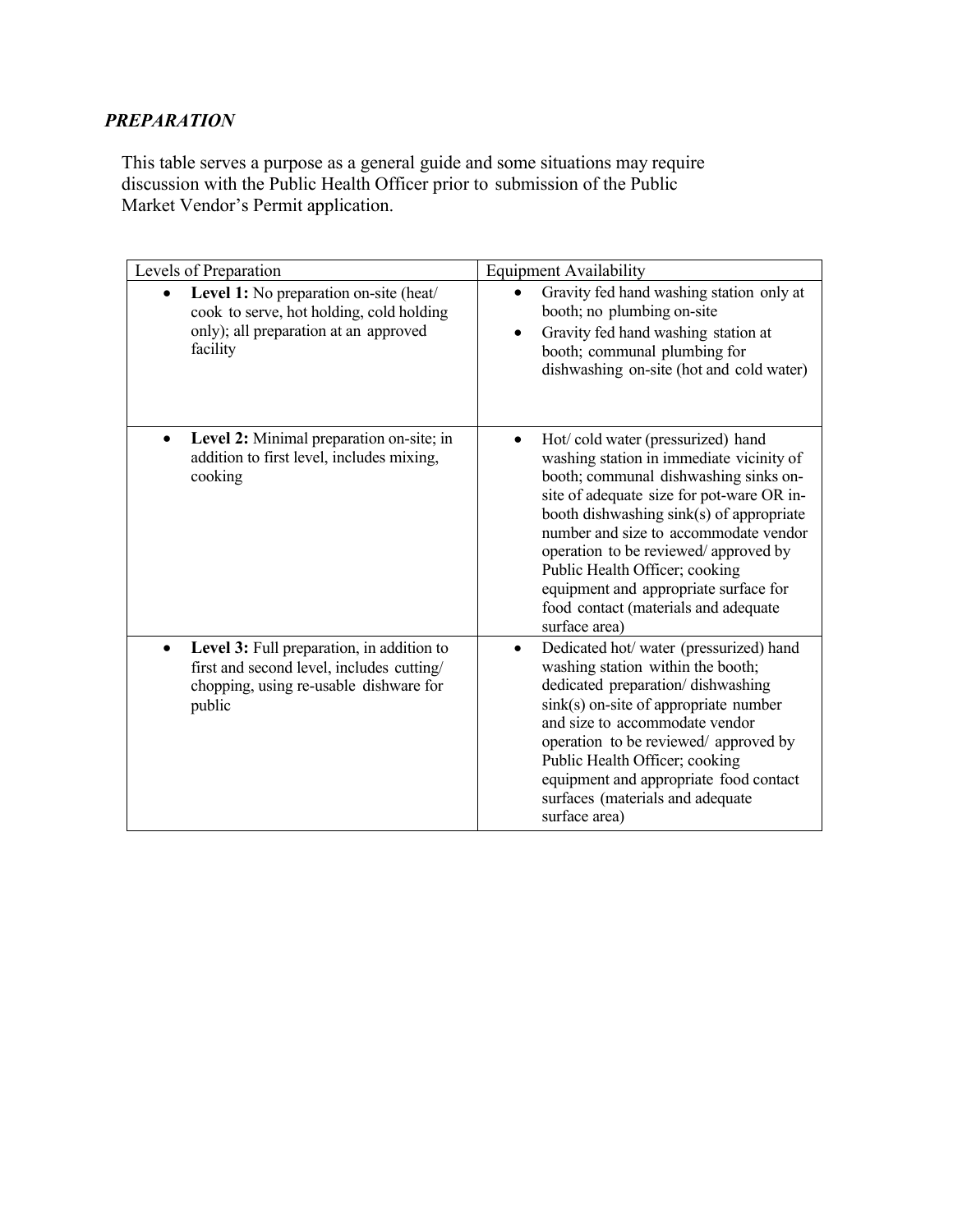### *HAND WASHING*

Proper hand washing is one of the most important steps in the prevention of food borne illness. Hand washing stations will be required when vendors have direct food contact with Schedule A products. The use of gloves is not considered a replacement for hand washing.

For these vendors, hand washing facilities is required within the food handling/preparation area of each public market vending booth, or another configuration providing immediate access to food handlers. The public market organizer must submit to the Public Health Officer additional plumbing plans for review and approval.

The hand washing station must include a sink or basin and a sufficient supply of running water, liquid or powder soap and single service towels. In the event that plumbing facilities are not provided, the water may be gravity fed from a water container provided it contains an on/off valve, wastewater collected in a container below the valve, and wastewater disposed of in an appropriate manner (i.e., in a toilet, janitorial, or hand washing sink) when full.

### *DISHWASHING*

Facilities for washing and sanitizing utensils/ dishes should be available within the confines of the public market, or in the immediate vicinity. Communal facilities should consist of three sinks, able to immerse pot-ware, and must be supplied with pressurized hot and cold running water. All utensils/ dishes must be air dried. Instructions on how to properly wash, rinse, sanitize, and air dry dishware should be posted by the dishwashing area for vendor reference.

If dishwashing equipment is made available in the vendor booth, the appropriate number and size to accommodate proposed operation is to be reviewed and accepted by a Public Health Officer.

The absence of dishwashing on-site restricts the level of preparation for vendors, as outlined in the Preparation Table on page 12. If dishwashing is not available on-site, reusable utensils/ dishes should be replaced every two hours with clean, sanitized utensils/ dishes. Separate labelled bags or containers must be provided for the storage of dirty and clean dishes to prevent cross contamination. Alternatively, disposable serving utensils/ dishes can be used, and are to be disposed of and replaced with new disposable serving utensils/ dishes every two hours.

### *APPROVED SANITIZERS*

An approved sanitizer must be on-site for sanitizing of utensils and surfaces.

List of approved sanitizers (ppm = parts per million):

- 100ppm chlorine solution
- 200ppm 400ppm quaternary ammonium solution
- 12.5ppm iodine solution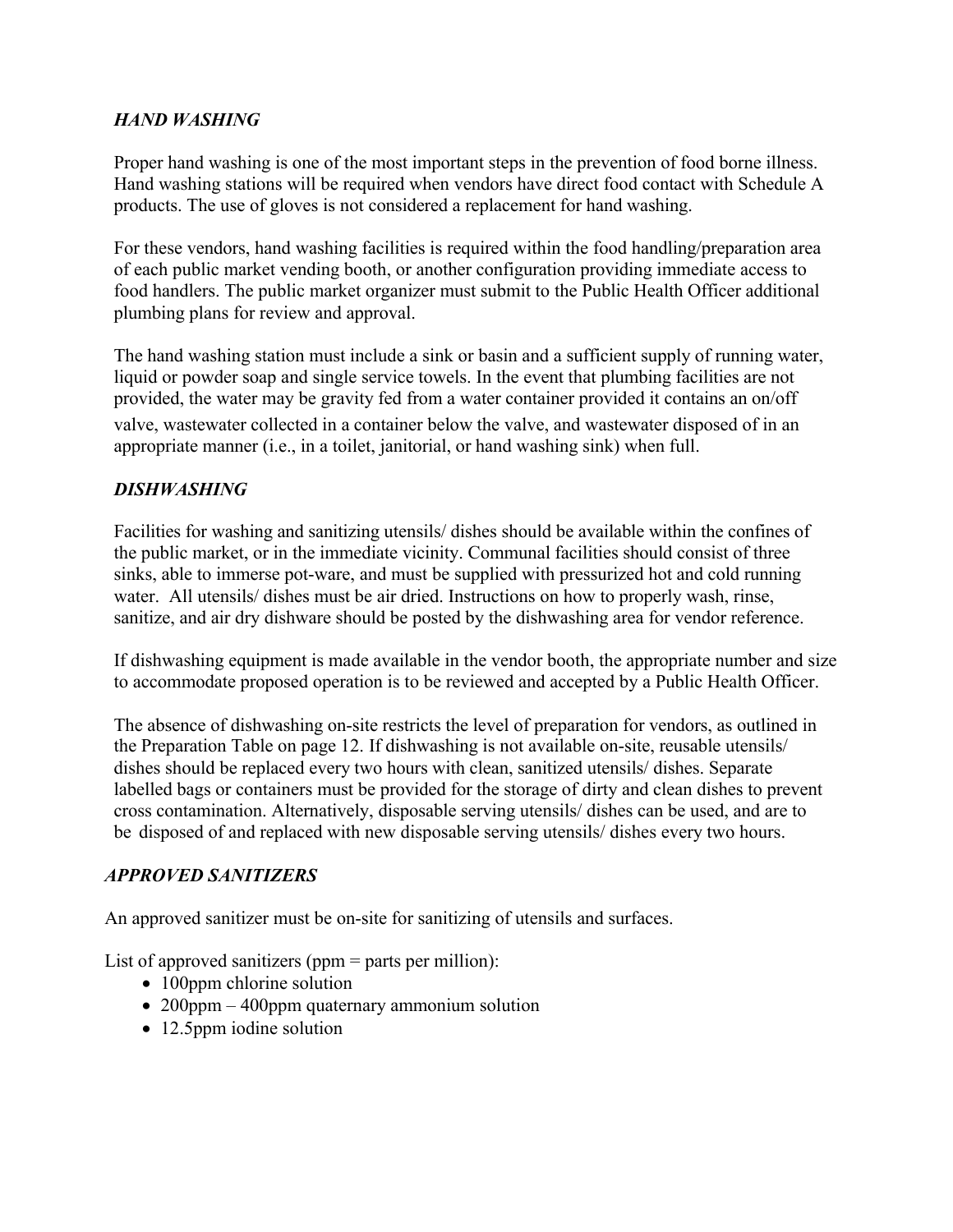#### **Mixing Sanitizing Solution**

| <b>Sanitizer</b>       | <b>How to Mix</b>                                                                                                                                                 | <b>Solution Strength</b>       |
|------------------------|-------------------------------------------------------------------------------------------------------------------------------------------------------------------|--------------------------------|
| Chlorine Solution      | Mix $\frac{1}{2}$ teaspoon of household bleach<br>with 1 litre of water<br>Mix one to two tablespoons ( $\frac{1}{2}$ - 1<br>ounce) bleach into 1 gallon of water | 100 PPM Chlorine               |
| Quaternary Ammonia     | Follow manufacturer's instructions                                                                                                                                | 200 PPM Quats                  |
| <b>Iodine Solution</b> | Follow manufacturer's instructions                                                                                                                                | $12.5$ PPM $-25$<br>PPM Iodine |

### *BOOTH OR STRUCTURE MAINTENANCE FOR VENDORS/ORGANIZERS*

The booth or structure intended to house the Public Market vendor booth must be satisfactory to the Public Health Officer. Separation of the food preparation, service and storage area from the public access area is important to ensure controlled protection of food products.

A roof and floor is recommended to prevent dust and dirt from getting into food where grass or ground exists.

The public market building and grounds must be kept clean and free of pests.

Walls, floors, ceilings and equipment must be kept clean and in good condition at all times.

All food contact equipment must be routinely cleaned and sanitized.

#### *FOOD AND UTENSIL STORAGE*

Food shall be protected from contamination from foreign substances and adulteration. All food must be enclosed, covered, packaged or otherwise contained to protect food from contamination.

Provide storage off the floor for single service articles and foods. The use of pallets, shelving, etc. to keep articles dry and reduce the risk of contamination from insects, dust, etc. is suggested.

#### *SINGLE SERVICE ARTICLES*

All articles used for service to the public must be single service only.

Condiments must not be served from open containers. Squeeze bottle dispensing is suitable.

Milk must be served/dispensed in its original container.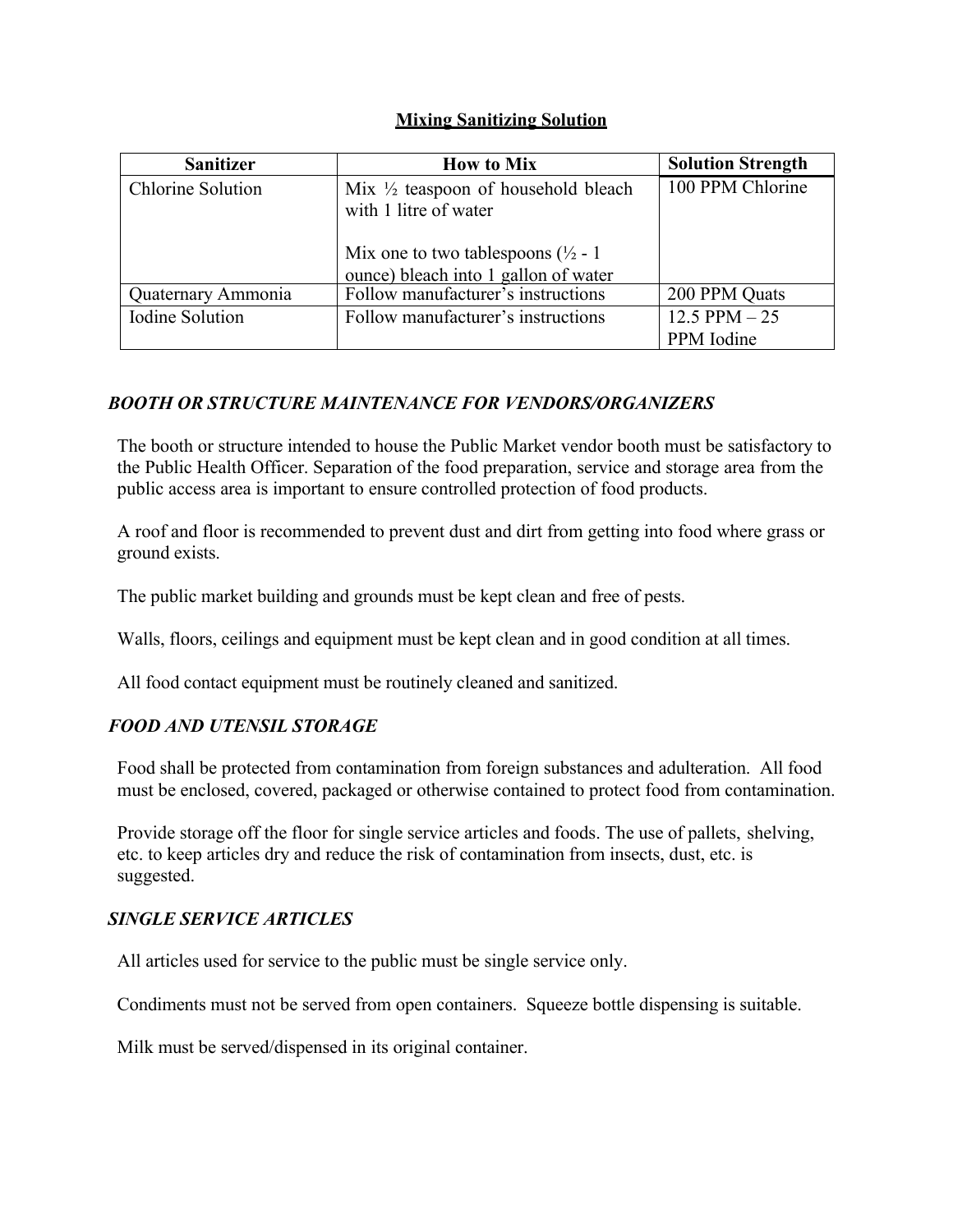### *WASTEWATER DISPOSAL*

All wastewater from a public market site operation must be:

- 1. Plumbed directly into a sanitary sewer or approved on-site sewage disposal system.
- 2. Where this is not practical, <sup>a</sup> suitable means of collecting the wastewater is required (see "Hand washing" section of these guidelines).

Proper maintenance of wastewater systems is mandatory.

### *SOLID WASTE*

All garbage generated by the public market must be stored in covered, rodent and insect proof containers.

Covered litter containers must be provided close to each food booth. Additional containers (one approximately every 30 m [100ft]) should be provided on the site. Containers should be emptied as often as necessary, and adhere to provincial solid waste diversion requirements.

A commercial type container or dumpster should be provided at large markets and emptied as often as necessary.

## *TOILET FACILITIES*

Toilets and provision for hand washing for food handlers in the vicinity of an outdoor public market, or in the building of a closed structure public market, are required. Toilet facilities for the public at a public market are recommended.

Where portable self-contained privies are to be used, it is the responsibility of the organizer(s) to ensure that a maintenance agreement for these units is in place prior to market operation. It is recommended that hand washing be conveniently located near the toilet facilities and should include running water, liquid or powdered soap and single service towels.

## *TRANSPORTATION*

Schedule A foods which are prepared off site and are intended to be served at the public market must be prepared at a location approved by the Public Health Officer.

All food products capable of supporting bacterial growth must be transported at 4C (40F) or colder, or 60C (140F) or hotter, and must be transported in closed, food-grade containers.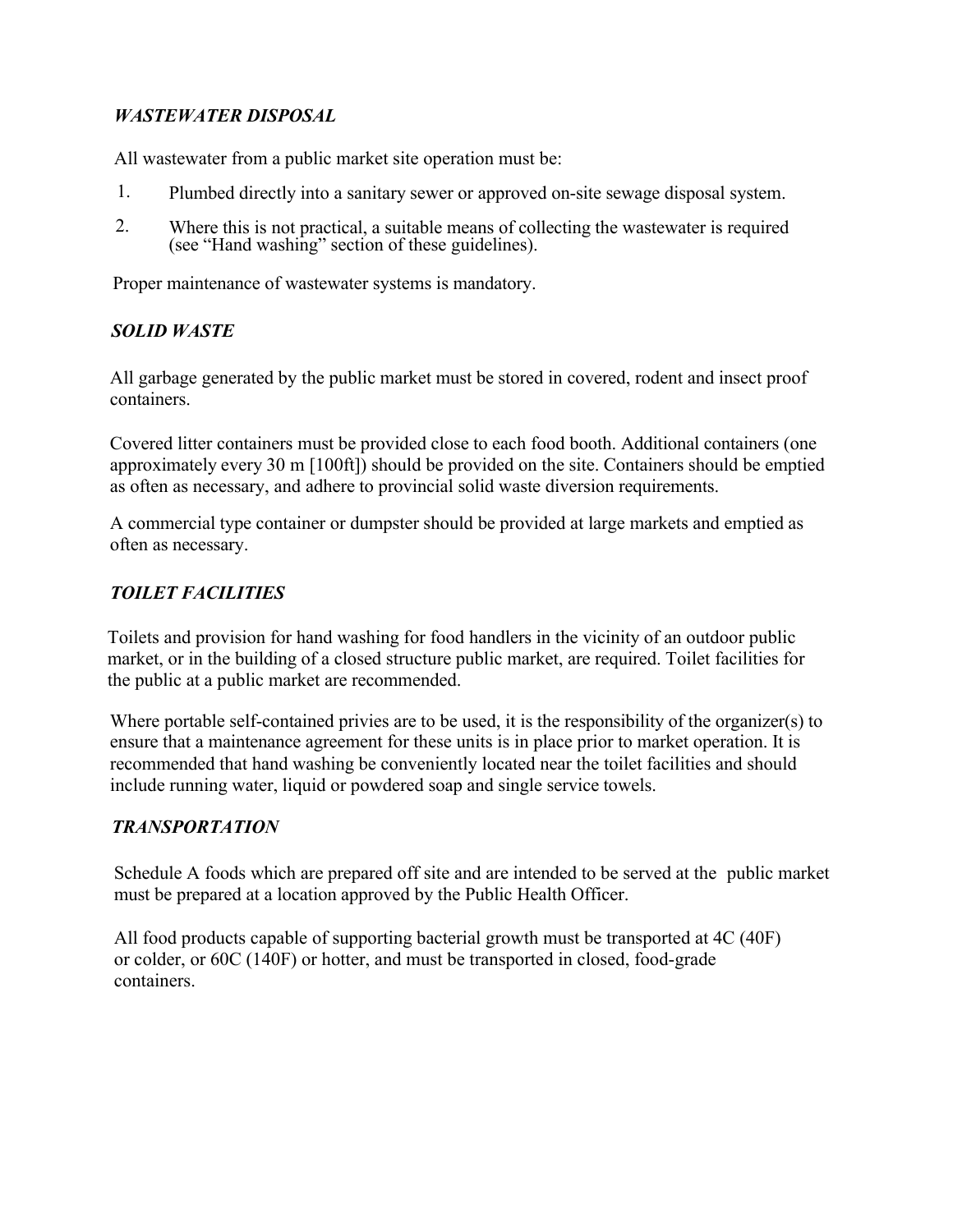### *APPENDIX 1*

## *FOOD SAFETY FOR FRUITS AND VEGETABLES (For Vendors Providing Samples or Condiments Only)*

- Buying poor quality products and using improper storage, handling and preparation techniques for fresh produce can result in foodborne illness. To reduce the risk of illness, follow these food safety practices.
- Fresh fruits and vegetables can become contaminated with harmful microbes when they come into contact with un-processed food items such as meats and their juices. Be sure to store fresh fruits and vegetables separately, away from unprocessed or raw food items in order to avoid cross-contamination.
- Before and after handling fresh fruits and vegetables, always wash your hands thoroughly for at least 20 seconds with hot water and soap.
- Before preparing/ cutting fresh fruits and vegetables:
	- $\triangleright$  Thoroughly wash them under potable running water, unless otherwise specified - do not use soap or detergents;
	- $\triangleright$  Scrub fresh fruits and vegetables that have firm surfaces, such as oranges, potatoes and carrots with a clean produce brush. The flesh of improperly washed fresh fruits and vegetables can become contaminated during cutting;
	- $\triangleright$  Cut away any damaged or bruised areas on fresh fruits and vegetables since harmful bacteria can thrive in these areas;
	- $\triangleright$  Clean your knife after cutting these damaged or bruised areas to prevent contaminating the rest of the fruit.
- Thoroughly wash all food equipment such as counter tops, cutting boards and utensils that come into contact with fresh produce with hot water and soap. Rinse them and sanitize them with a mild bleach solution  $(1/2 \text{ tsp.}$  household bleach  $(5.25\%)$  per 1 litre of water) and air-dry.
- Utensils used to cut fruits and vegetables must be designed to be easily washed and sanitized.
- Once cut, immediately place peeled or cut fruits and vegetables on/into a separate clean plate/container to prevent them from becoming cross-contaminated.
- Refrigerate fresh fruits and vegetables within **two hours** of peeling or cutting at temperatures 4C (40F) or colder. Leftover cut fruits and vegetables should be discarded if left at room temperature for more than two hours.
- Fruits and vegetables that have been peeled or cut must be prevented from coming into direct contact with raw meat, poultry, fish, or unprocessed fruits and vegetables.